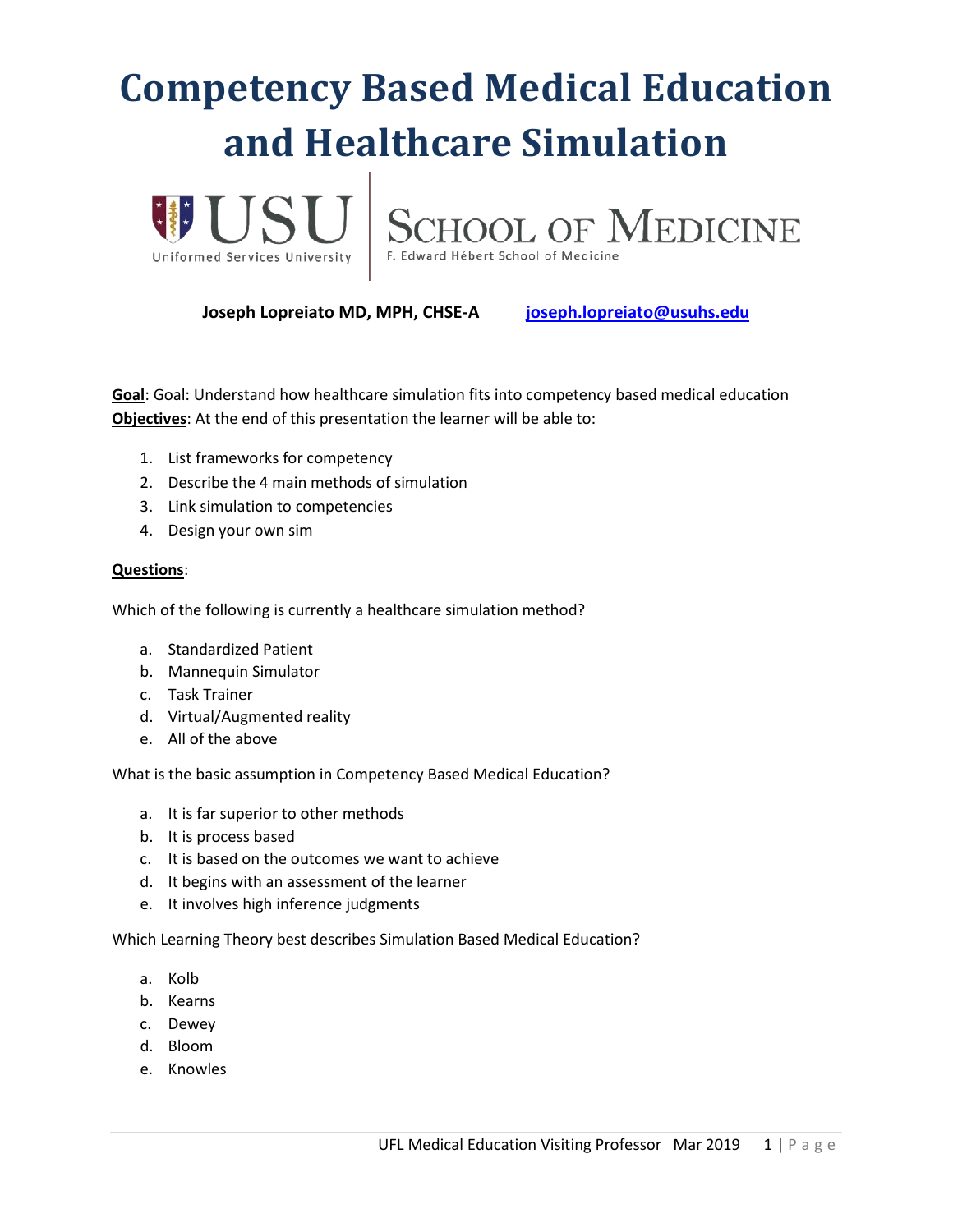#### **Definition of Simulation Based Medical Education (SBME)**

- a. The use of healthcare simulation modalities: Standardized patients, human patient simulators, task trainers and virtual reality simulators as a teaching tool in medical education.
- b. A tool for learning, to be used by competent instructors, for a specific learning outcome.
- c. A form of experiential learning and a complement to the experiential learning in the real clinical world.
- d. As in any form of instruction, still based on learning goals and measurable objectives.

#### **Factors that have increased the growth of SBME:**

- e. Focus on patient safety
- f. Limited clinical exposures and training hours
- g. Desire for just in time training
- h. Need to practice or refresh skills

#### **Theory for SBME:**



KOLB

#### **FOUR MAIN METHODS USED IN HEALTHCARE SIMULATION**

- 1. **Simulated Patients** Humans who are trained to portray patients
- 2. **Mannequin Simulators** Computerized full sized humans: infants, children, adults
- 3. **Task Trainers** Simulated body parts or simulated organs
- 4. **Virtual Reality & Screen based Simulation** Computer generated tissues, body parts or humans

Success of any program of simulation depends on operations, logistics and faculty development. *See: Khan, K. Simulation in healthcare education, building a simulation program. A practical guide: AMEE Guide No. 50 (2011)*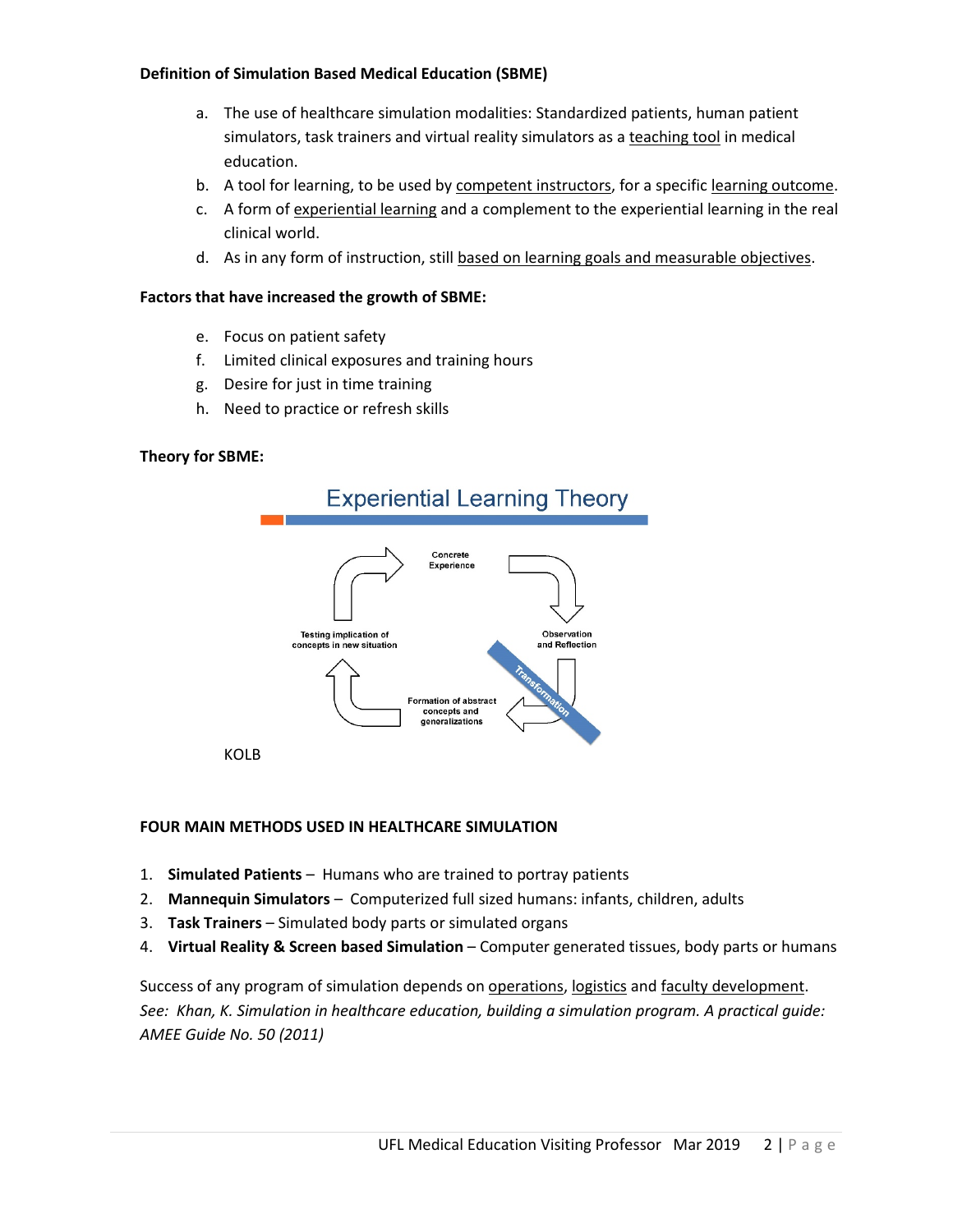#### **What is some evidence for Simulation to Assess Competencies?**

1. Motola, I. Simulation in healthcare education: A best evidence practical guide. AMEE Guide No. 82, (2013).

Four principles for Effective Simulation Based Medical Education:

- **Curriculum Integration**:
	- Simulation becomes part of the curriculum, not an additional component. *See: Issenberg 2005; Mcgaghie 2010*
- **Feedback and Debriefing**
	- Definition: Any specific information, given to a learner, designed to improve their performance. A comparison of the learner's performance to a given standard.
	- In BEME review, feedback was the most cited factor in successful learning. *See: Issenberg, SB. Features and uses of high fidelity medical simulations that lead to effective learning: A BEME systematic review. Med Teach 27:10-28 (2005).*
- **Deliberate Practice**
	- Defined as the repetitive performance of a task with feedback. *See: Ericsson, KA. (2004) . Also : McGagie, William C. Acad Med ( 2011).*
- **Good Assessment Plan to measure performance**
	- Need for every simulation.
	- Need to have valid and reliable measurement tools.
	- Examples: Mini-CEX, Objective Surgical Assessment of Technical Skills, procedure checklists, etc…..
- 2. Validity of Simulation-Based Assessment for Accreditation Council for Graduate Medical Education Milestone Achievement. Robert S Isaak, Fei Chen, Susan M Martinelli, Harendra Arora, David A Zvara, Gene Hobbs, Marjorie P Stiegler. Simulation in Healthcare 2018 Jun; 13 (3) : 201-210.
	- This is a retrospective analysis of 55 anesthesia residents' performance in in OSCE over 2 academic years of training. They demonstrated that OSCEs can discriminate between years of training and correlate well with other measures of competence using the ACGME competencies.
- 3. Mallory LA, Calaman S, Lee White M, Doughty C, Mangold K, Lopreiato J, Auerbach M, Chang TP. Targeting Simulation-Based Assessment for the Pediatric Milestones: A Survey of Simulation Experts and Program Directors. Acad Pediatr. 2016 Apr;16(3):290-7
	- This is a survey of pediatric program directors asking them to rate competencies that they struggle to measure and what if any may be amenable to simulation. Their answer: "interprofessional teamwork," "clinical decision making," and "effective communication."
- *4. Cheng, A. et al. Technology Enhanced Simulation and Pediatric Education; A Meta-Analysis. Pediatrics 2014; 133:e1313-e1323*
	- A Meta-analysis of 57 studies and 3,666 learners: 20 RCT, 36 studies involved residents, 42 studies involved children (vs neonates, adolescents). Effect Sizes were large (0.80- 1.91) for outcomes in knowledge, procedure skills and behaviors with patients.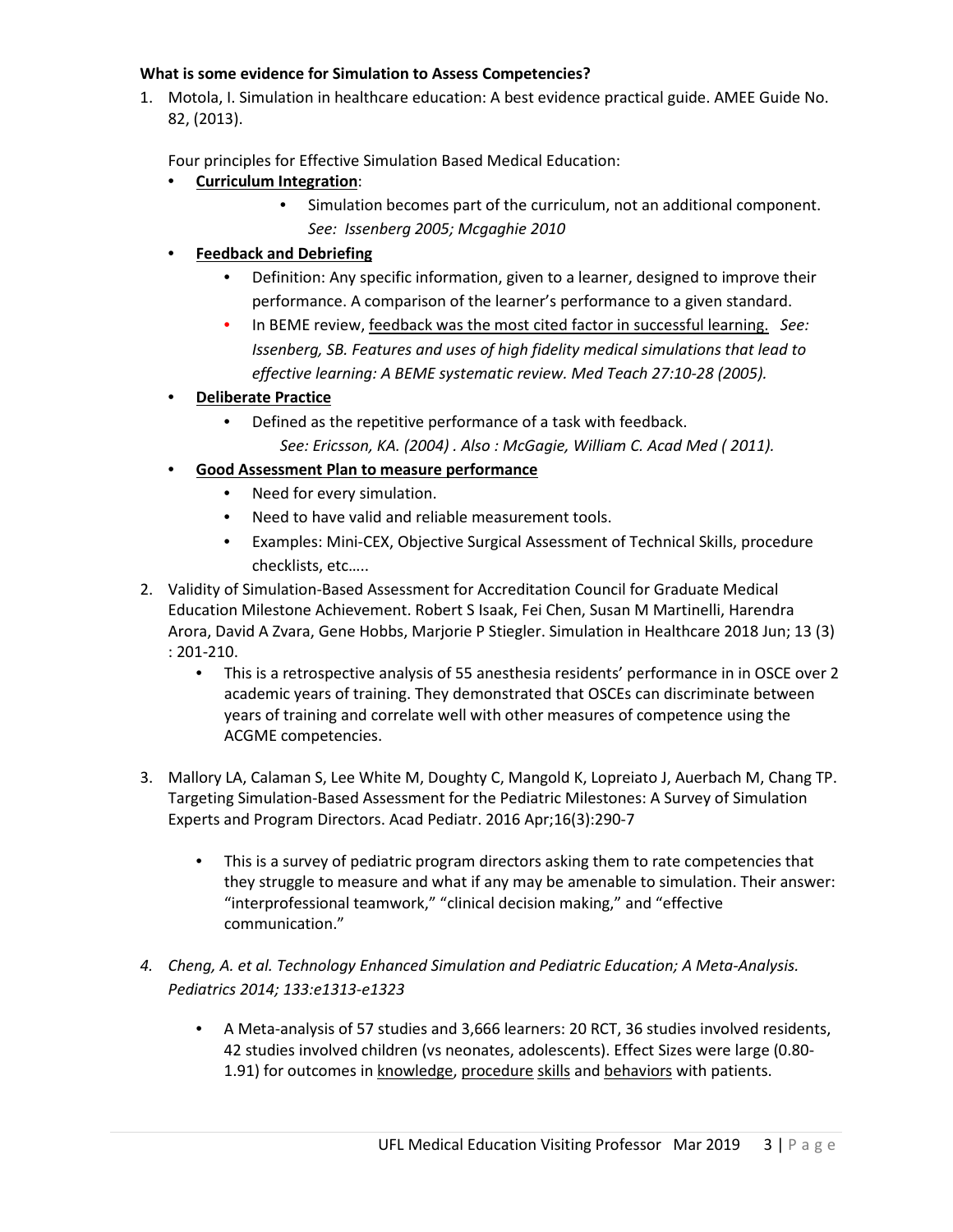### **What does the future hold for healthcare simulation?**

- Initial FLS/FES/FUSE in Gen Surgery
	- FLS in OB-GYN
	- MOC Anesthesia
- Refresher trainer before SIM
- Individual practice mobile AR/VR for individuals
- AI machine learns your strengths and weaknesses and prescribes practice for you

#### **References**

- 1. Barsuk JH, Cohen ER, Feinglass J, McGaghie WC, Wayne DB. Unexpected collateral effects of simulation-based medical education. Academic medicine : journal of the Association of American Medical Colleges 2011;86:1513-7.
- 2. Barsuk JH, Cohen ER, McGaghie WC, Wayne DB. Long-term retention of central venous catheter insertion skills after simulation-based mastery learning. Academic medicine : journal of the Association of American Medical Colleges 2010;85:S9-12.
- 3. Byrne AJ, Sellen AJ, Jones JG, et al. Effect of videotape feedback on anaesthetists' performance while managing simulated anaesthetic crises: a multicentre study. Anaesthesia 2002;57:176-9.
- 4. Cheng, A. et al. Technology Enhanced Simulation and Pediatric Education; A Meta Analysis. Pediatrics 2014;133:e1313-e1323
- 5. Ericsson KA. Deliberate practice and the acquisition and maintenance of expert performance in medicine and related domains. Academic medicine : journal of the Association of American Medical Colleges 2004;79:S70-81.
- 6. Ericsson, KA. The influence of experience and deliberate practice on the development of superior expert performance. In: Ericsson, KA. The Cambridge Handbook of Expertise and Expert Performance. New York, NY. Cambridge University Press. pp 683-703 (2006).
- 7. Robert S Isaak, Fei Chen, Susan M Martinelli, Harendra Arora, David A Zvara, Gene Hobbs, Marjorie P Stiegler. Validity of Simulation-Based Assessment for Accreditation Council for Graduate Medical Education Milestone Achievement.. *Simulation in Healthcare 2018 Jun; 13 (3) : 201-210.*
- 8. Issenberg SB, McGaghie WC, Petrusa ER, Lee Gordon D, Scalese RJ. Features and uses of highfidelity medical simulations that lead to effective learning: a BEME systematic review. Medical teacher 2005;27:10-28.
- 9. Khan, K. Simulation in healthcare education, building a simulation program. A practical guide: AMEE Guide No. 50 (2011)
- 10. Mallory LA, Calaman S, Lee White M, Doughty C, Mangold K, Lopreiato J, Auerbach M, Chang TP. Targeting Simulation-Based Assessment for the Pediatric Milestones: A Survey of Simulation Experts and Program Directors. Acad Pediatr. 2016 Apr;16(3):290-7
- 11. McGaghie WC, Issenberg SB, Cohen ER, Barsuk JH, Wayne DB. Does simulation-based medical education with deliberate practice yield better results than traditional clinical education? A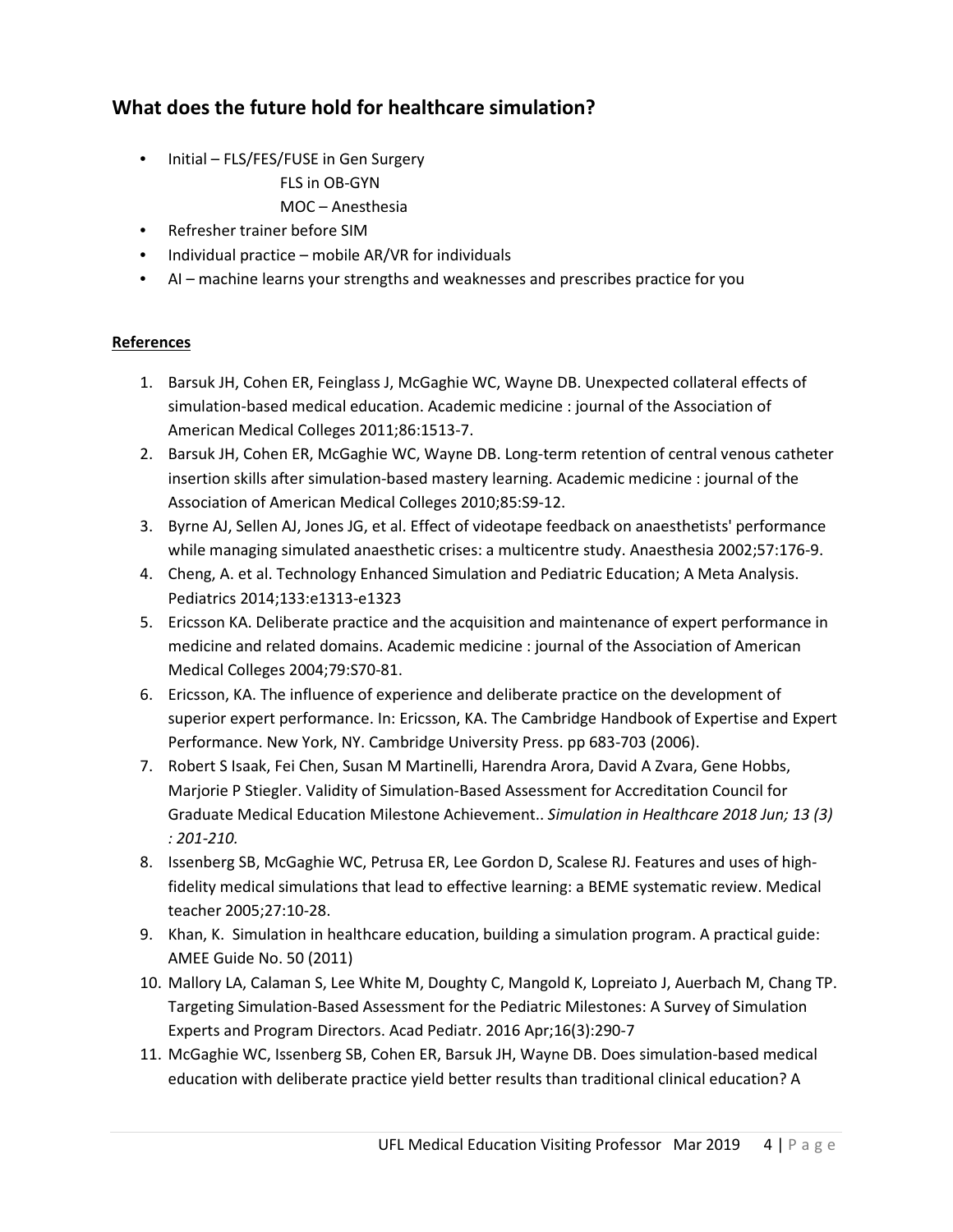meta-analytic comparative review of the evidence. Academic medicine : journal of the Association of American Medical Colleges 2011;86:706-11.

- 12. McGaghie WC, Issenberg SB, Cohen ER, Barsuk JH, Wayne DB. Does simulation-based medical education with deliberate practice yield better results than traditional clinical education? A meta-analytic comparative review of the evidence. Academic medicine : journal of the Association of American Medical Colleges 2011;86:706-11.
- 13. McGaghie WC, Issenberg SB, Cohen ER, Barsuk JH, Wayne DB. Medical education featuring mastery learning with deliberate practice can lead to better health for individuals and populations. Academic medicine : journal of the Association of American Medical Colleges 2011;86:e8-9.
- 14. McGaghie WC, Issenberg SB, Petrusa ER, Scalese RJ. Effect of practice on standardized learning outcomes in simulation-based medical education. Medical education 2006;40:792-7.
- 15. McGaghie WC, Issenberg SB, Petrusa ER, Scalese RJ. A critical review of simulation-based medical education research: 2003-2009. Medical education 2010;44:50-63.
- 16. Motola, I. Simulation in healthcare education: A best evidence practical guide. AMEE Guide No. 82, (2013).
- 17. Savoldelli GL, Naik VN, Park J, Joo HS, Chow R, Hamstra SJ. Value of debriefing during simulated crisis management: oral versus video-assisted oral feedback. Anesthesiology 2006;105:279-85.
- 18. Schroedl CJ, Corbridge TC, Cohen ER, et al. Use of simulation-based education to improve resident learning and patient care in the medical intensive care unit: a randomized trial. Journal of critical care 2012;27:219 e7-13.
- 19. Thomas F, Carpenter J, Rhoades C, Holleran R, Snow G. The usefulness of design of experimentation in defining the effect difficult airway factors and training have on simulator oral-tracheal intubation success rates in novice intubators. Academic emergency medicine: official journal of the Society for Academic Emergency Medicine 2010;17:460-3.
- 20. 18. Rudolph, J. Simon, R, DuFresne, MS, Reamer D. There's No Such Thing as "Nonjudgmental" Debriefing: A Theory and Method for Debriefing with Good Judgment. *Simulation in Healthcare*  • Volume 1, Number 1, Spring 2006.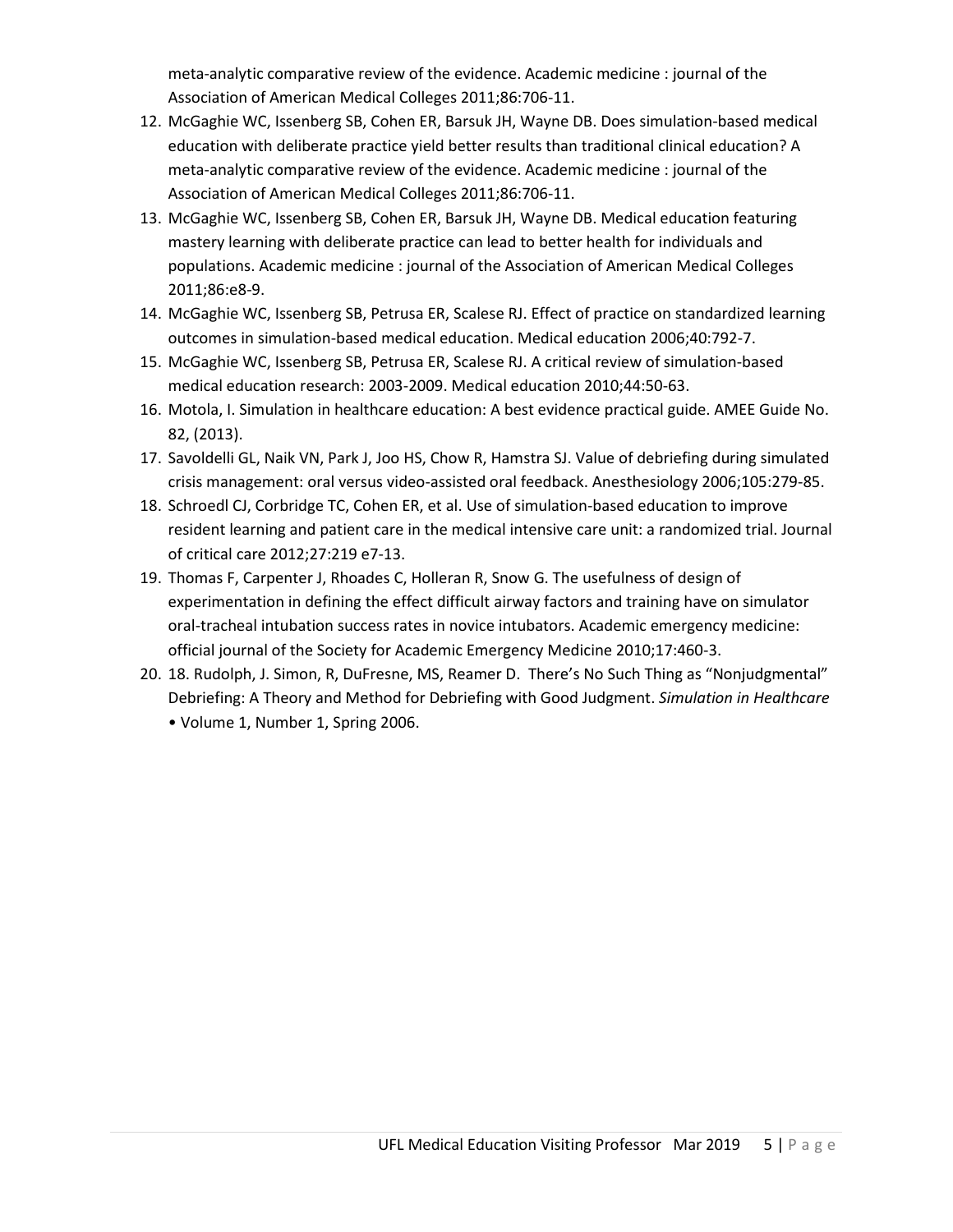## Research Agenda for Healthcare Simulation

The following research questions are based on national consensus.

#### 1. **Feedback**

- a. What model and level of feedback is needed in simulation education?
- b. What is the faculty level of feedback proficiency? How can it be improved?

#### 2. **Deliberate practice**

- a. Is short term or long term deliberate practice more effective?
- b. What is the decay curve?

#### 3. **Curriculum integration**

- a. How best does simulation fit into your curriculum?
- b. Can simulation methods (SPs or virtual SPs or task trainers) trigger Problem Based Learing or Team based learning or Clinical reasoning?

#### 4. **Simulation fidelity**

a. What level of fidelity is necessary in various educational settings and contexts?

#### 5. **Skill acquisition and maintenance**

- a. What is the learning curve to acquire a skill?
- b. What is the decay curve for a skill?

#### 6. **Transfer to practice**

- a. What are patient outcomes of our simulation training?
- b. Do they last?

#### 7. **Team Training**

- a. What are the key principles in training teams?
- b. How do we measure good functioning teams?
- c. How long does the team training effect last?

#### 8. **High Stakes Testing**

- a. How can we use G-studies and D-studies to look at our clinical skills performance data and develop highly reliable assessment cases?
- b. How many cases are needed to make a high stakes assessment about progression to the next level?
- c. What is the effect of the rater, the case and the learner on the performance outcome?

#### 9. **Instructor training**

- a. What is the value of instructor training?
- b. How much is needed?
- c. How much do advances in simulation affect the context of training?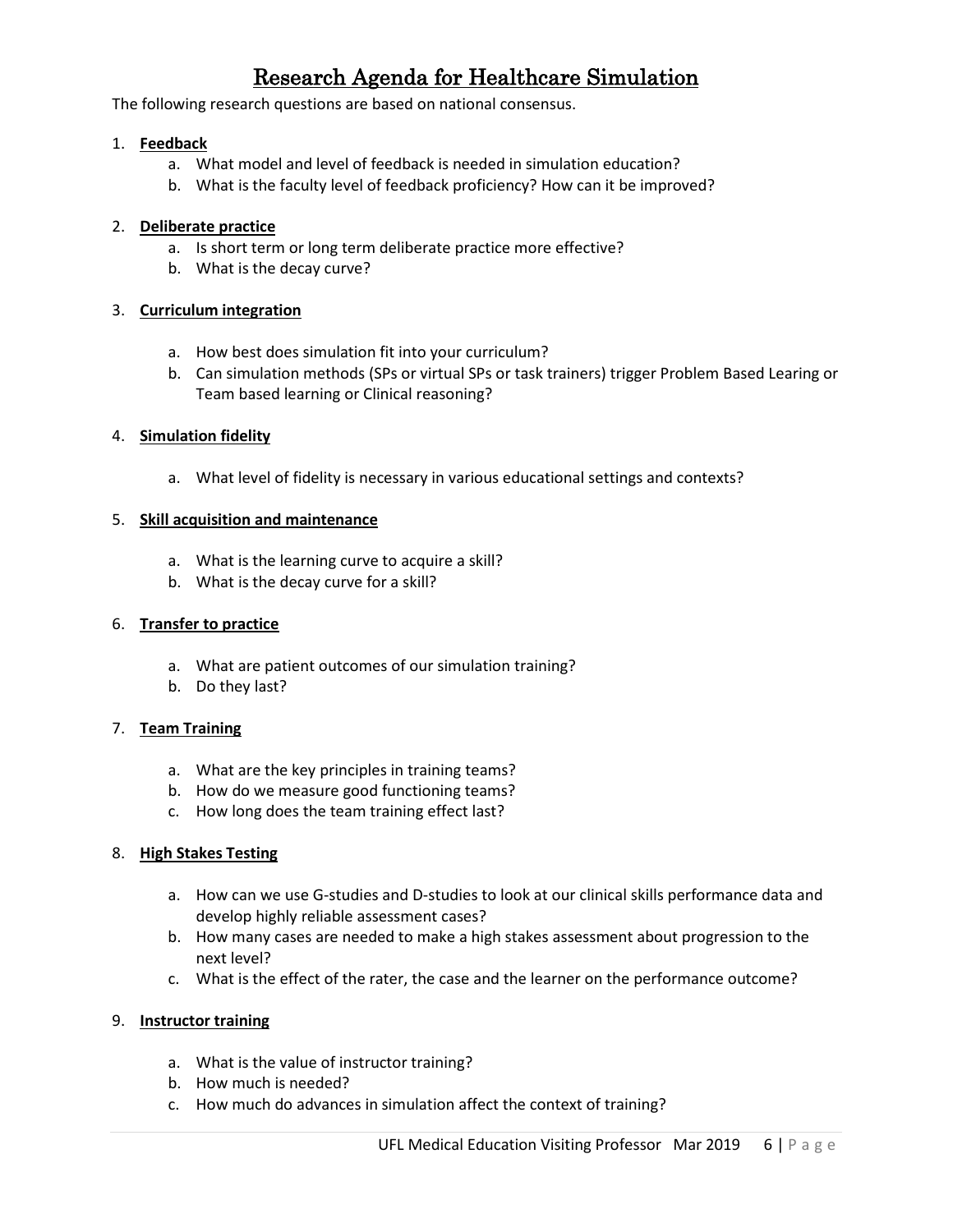## Make your own Simulation Based Medical Education Scenario: 8 steps

**Step 1:** Choose a competency to assess:

- Professionalism
- Patient Care
- Medical Knowledge
- Interpersonal Communication
- Practice Based Learning and Improvement
- Systems based Practice

**Step 2**: Then, choose a **behavior** or a **skill** that you can simulate within that competency. Some examples are:

- 1. Breaking bad news
- 2. Angry parent/vaccine refusal
- 3. Informed consent
- 4. Feedback to a resident
- 5. Procedure: IV/IO, placement, airway, etc….
- 6. Cardiac arrest
- 7. Lumbar puncture
- 8. Bag Valve mask in the delivery room
- 9. Sepsis in a heme-onc patient
- 10. ……

**Step 3**: What simulation method will you use?

- Standardized Patient
- Human Patient Simulator
- Task trainer
- Virtual Reality

**Step 4:** Where in the curriculum does it fit?

- $MS-3/4$
- $\bullet$  PGY 1-5
- Fellow

**Step 5**: What are the learning objectives?

For example: At the end of the scenario, the learner will be able to:

- a.
- b.
- c.